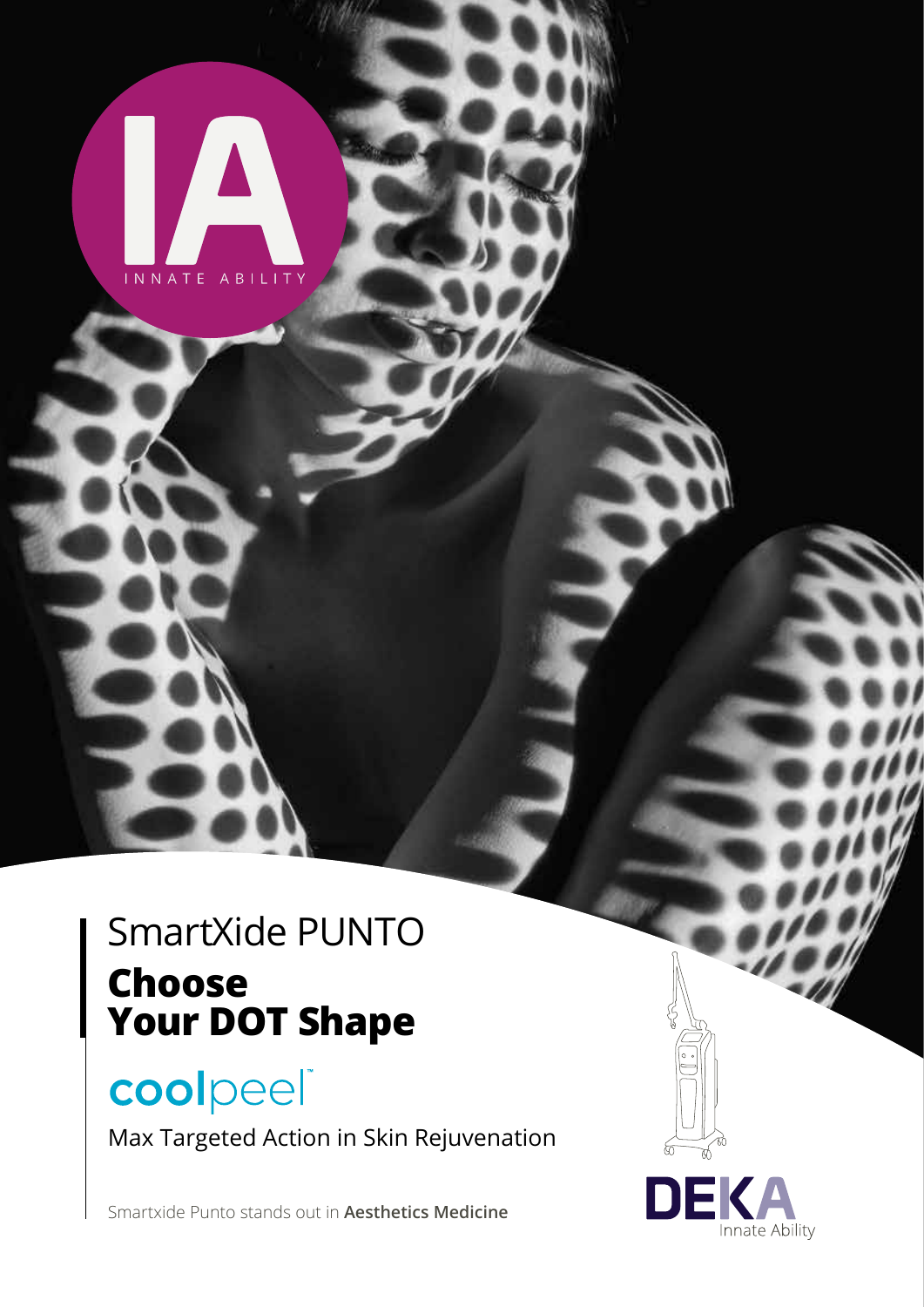## **PUNTO Quick Wins:**

CoolPeel | DOT Therapy Dermatological Surgery | Periocular Lifting Scars Treatment | Plastic and Aesthetic Surgery

### **Key Principles**

A unique  $CO<sub>2</sub>$  laser source with exclusive **PSD technology** to achieve performance levels never attained before in dermatological applications.

## DEKA Innate Ability

SmartXide Punto is a result of decades of experience from the pioneer in CO<sub>2</sub> lasers.



SmartXIDE Punto

 $\mathop{\longrightarrow}$ 

### **Don't Miss PUNTO for:**

### **Trust in Expertise**

### **Uncompromised Versatility**

The four available pulse modes and the exclusive PSD technology allow professionist to choose the right pulse for any skin condition and treatment area.



### **Perfect Match Between Downtime and Results**

SmartXide Punto allows to minimize side effects and downtime by chosing the right pulse, the right scanning mode and the SmartStack function.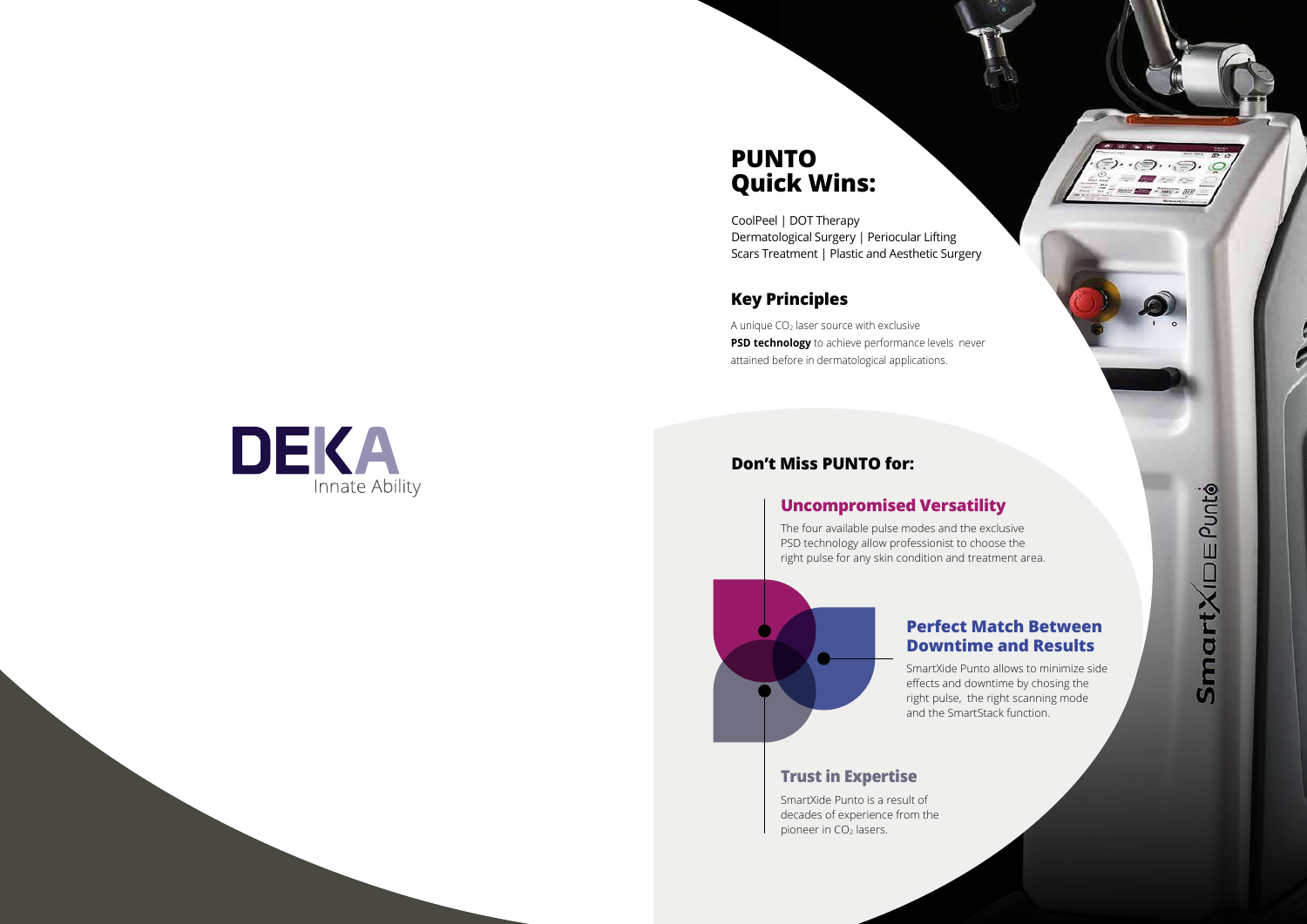

THE SCIENCE BEHIND

## SmartXIDE Punto

## **Advanced CO2 Technology, Only by DEKA**

## **PSD Technology**

Pulse Shape Design (PSD) Technology on SmarXide Punto allows for Fractional laser pulses customization with variable pulse shapes, duration, energy and peak powers to satisfy any treatment requirement and providing excellent results.

### **Homogenous Skin Stimulation with CoolPeel Mode**

A unique pseudo-casual laser emission mode providing uniform, homogenous skin stimulation with a more natural aesthetic result for skin texture and almost no downtime.

Thanks to its long tradition in  $CO<sub>2</sub>$  production, with SmartXide Punto endorses the latest evolution in  $CO<sub>2</sub>$  laser systems from DEKA, providing users with maximum levels of effectiveness and treatment possibility for any skin condition.

### **Fast Recovery Time and Enhanced Patient Comfort with SmartStack Function**

Possibility to deliver laser energy in a single pulse or in several consecutive pulses (from 1 to 5), over the same DOT to maximise effectiveness and safety and reduce side effects.

Adjutable scanning height/width ratio

> Adjustable scanning size

> > Adjustable scanning shape (hexagon, triangle, ellipse, point, square)

Sterilizable system spacers

Ergonomic and light to handle

High precision mechanical junction

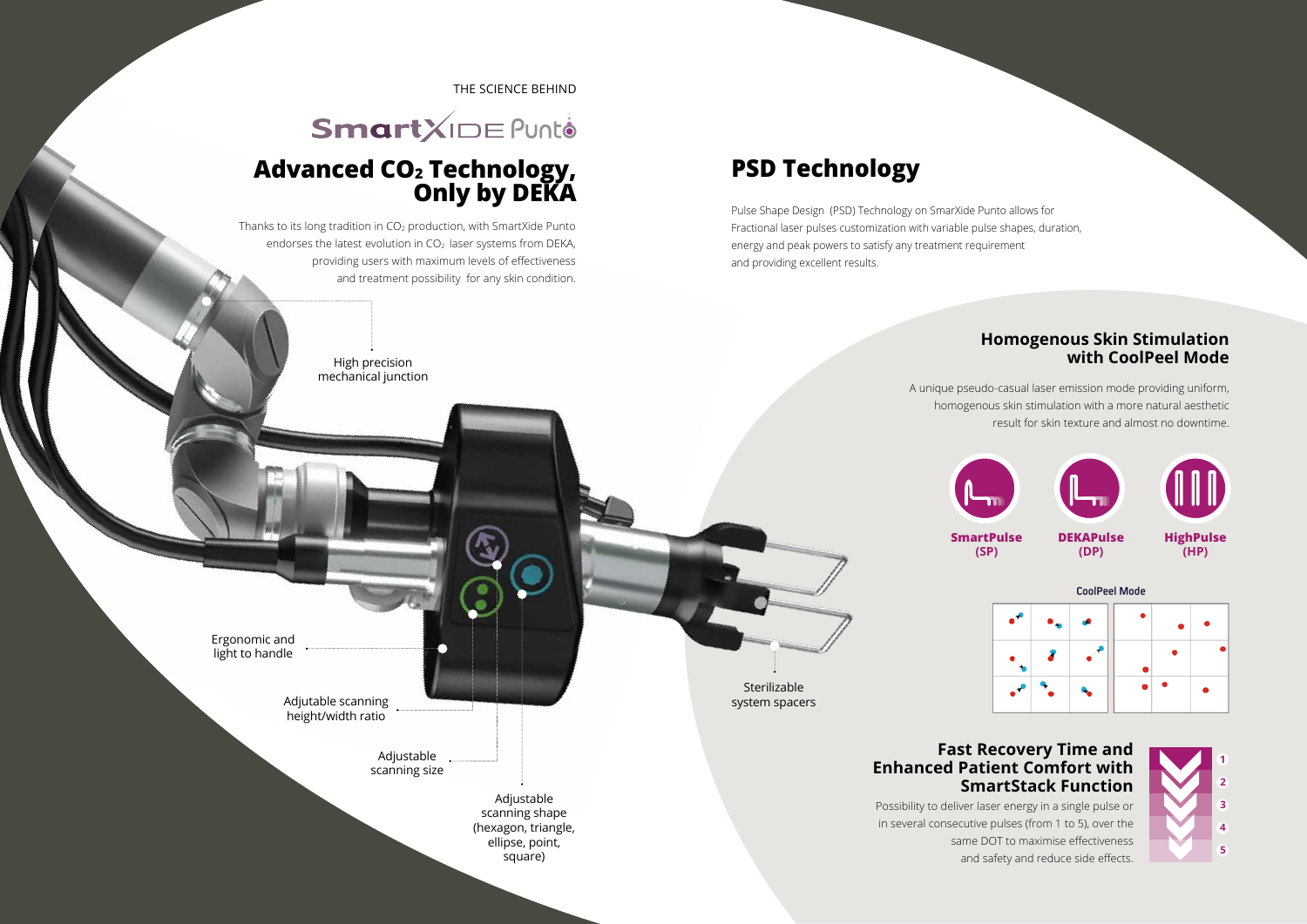### **CO2 Treatments Just Become a Lot Cooler**

### THE SCIENCE BEHIND

# coolpeel

**The new CoolPeel®** is a brand new way to deliver the benefits of a traditional  $CO<sub>2</sub>$  resurfacing treatment, with a safer and more comfortable approach. Thanks to the unique SmartXide Punto features it is now possible to select the desired downtime by simply targeting just the superficial layer of skin tissue.

**CoolPeel®** provides users with unique downtime control: the exclusive H-pulse – a high-peak power, short pulse and the randomized emission mode garantee faster and more natural results.



### **Emil A. Tanghetti, MD He is the pioneer of CoolPeel treatment**

Dr. Emil A. Tanghetti is a specialized dermatologist and is a member of the AAD "American Academy of Dermatology" and the "American Society for Laser Medicine and Surgery". He is currently part of the "Best Doctors in America" in the Pacific region and he's recognized as "Top Doc" by his colleagues in Sacramento Magazine. He has been actively engaged in participation in various clinical trials for over 20 years. His research has focused on laser surgery, psoriasis, actinic keratoses, photoaging and acne vulgaris.

His works have been published in important journals such as *"Lasers in Surgery and Medicine", "Journal of Dermatologic Surgery", "The Journal of Cosmetic and Laser Therapy" and "Cutis"*. In addition, he recently joined the editorial board of "Lasers in Surgery and Medicine". *C We are really excited to have the CoolPeel in our office. We have been looking forward to having a minimally downtime CO2, we're looking at doing mild epidermal damage, minimal dermal damage, no downtime but still with rejuvenation. People forget that an epidermal wound is probably the best rejuvenation tool that we have. So we are excited to explore this and we are excited to look at the histology and try to compare them."*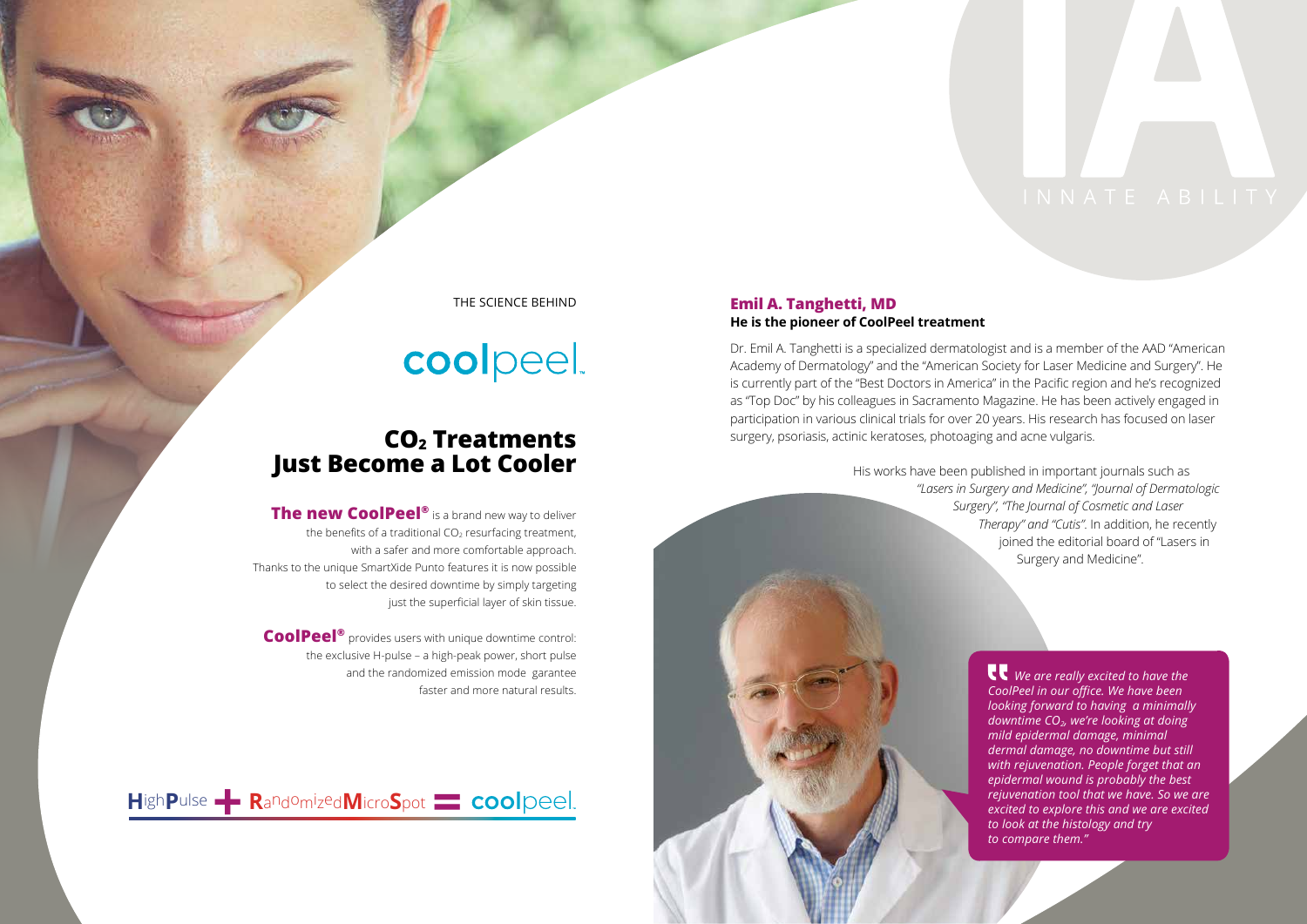## **The Floor to Practitioners**

 $\blacksquare$  The introduction of RF-CO<sub>2</sub> source makes it **possible to reduce maintenance costs significantly and** at the same time, it provides new treatment possibilities. The fact that you can set all the parameters precisely allows to treat all patients successfully and without complication, even when they have phototype IV or V skin."

**I** love the CoolPeel as it is a great way to get the benefits of  $CO<sub>2</sub>$ resurfacing – improvement of fine lines, wrinkles and pigmentation – without the downtime."

**Prof. Paolo Bonan,** MD – Head of Dermatology & Plastic Surgery Unit at Villa Donatello – Florence, Italy

**Lindsay Sturm MD** - Facial Plastic Surgeon, USA

## **Clinical Results**



Striae distensae, DOT Therapy. Courtesy of **Maria Nadia Lisco, M.D.,**  Alba Adriatica (TE) - Italy









Seborrheic Keratosis. Courtesy of **Giovanni Cannarozzo, M.D.,** Rome - Italy **Piero Campolmi, M.D.,**  Florence - Italy



**Cool Peel** Treatment Courtesy of **Dr. Carey Neas, M.D.,** Facial Plastic Surgeon (USA)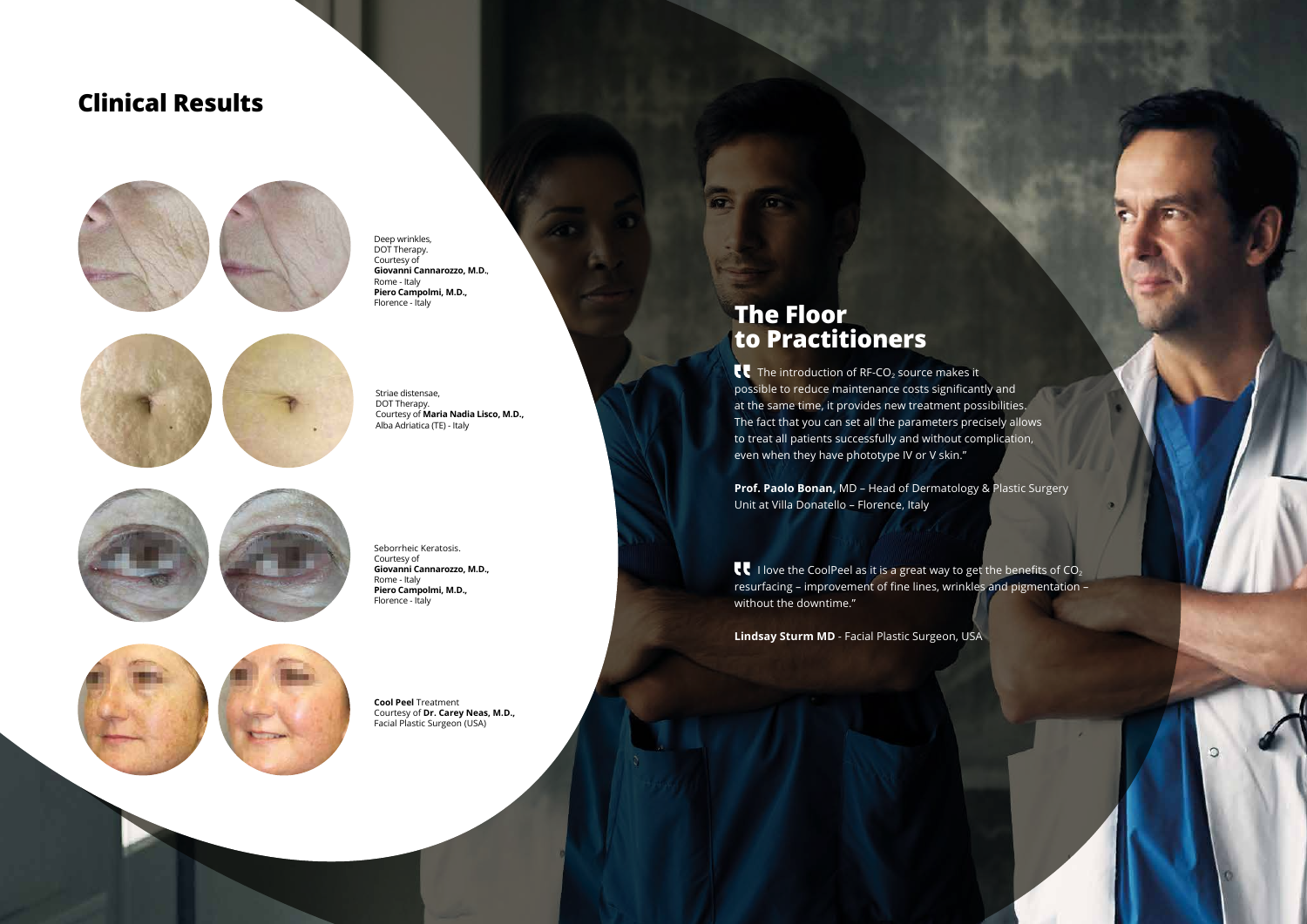#### **RF CO2 Laser source**

**7 adjustable scanning shapes** for size and ratio

#### **Integrated protocols** specifically designed for Aesthetic **Dermatolgy**

**Hi Scan DOT** with scanner system with sterilisable spacer.







Software GUI

**7 mirrors**  articulated arm

Operator and patient total comfort benefits:

**Only for DEKA Users:** a great support in medical practice **DEKA** 

THE PERFECT MATCH

### **PUNTO Strength**

- **PSD Technology (Smart Pulse DEKA Pulse High Pulse)**
- **CoolPeel lunch time treatment**
- **RF CO<sub>2</sub>** laser source
- **Results optimized on recovery time**
- **Treatment is adapted to patient**
- **Ease of use**
- **Low cost of ownership & maintenance**
- **Remarkable ROI**

**Scan and see SMARTXIDE PUNTO in action**

**DEKA** 

SmartXIDE Punte

D.

 $\cdot$   $\odot$